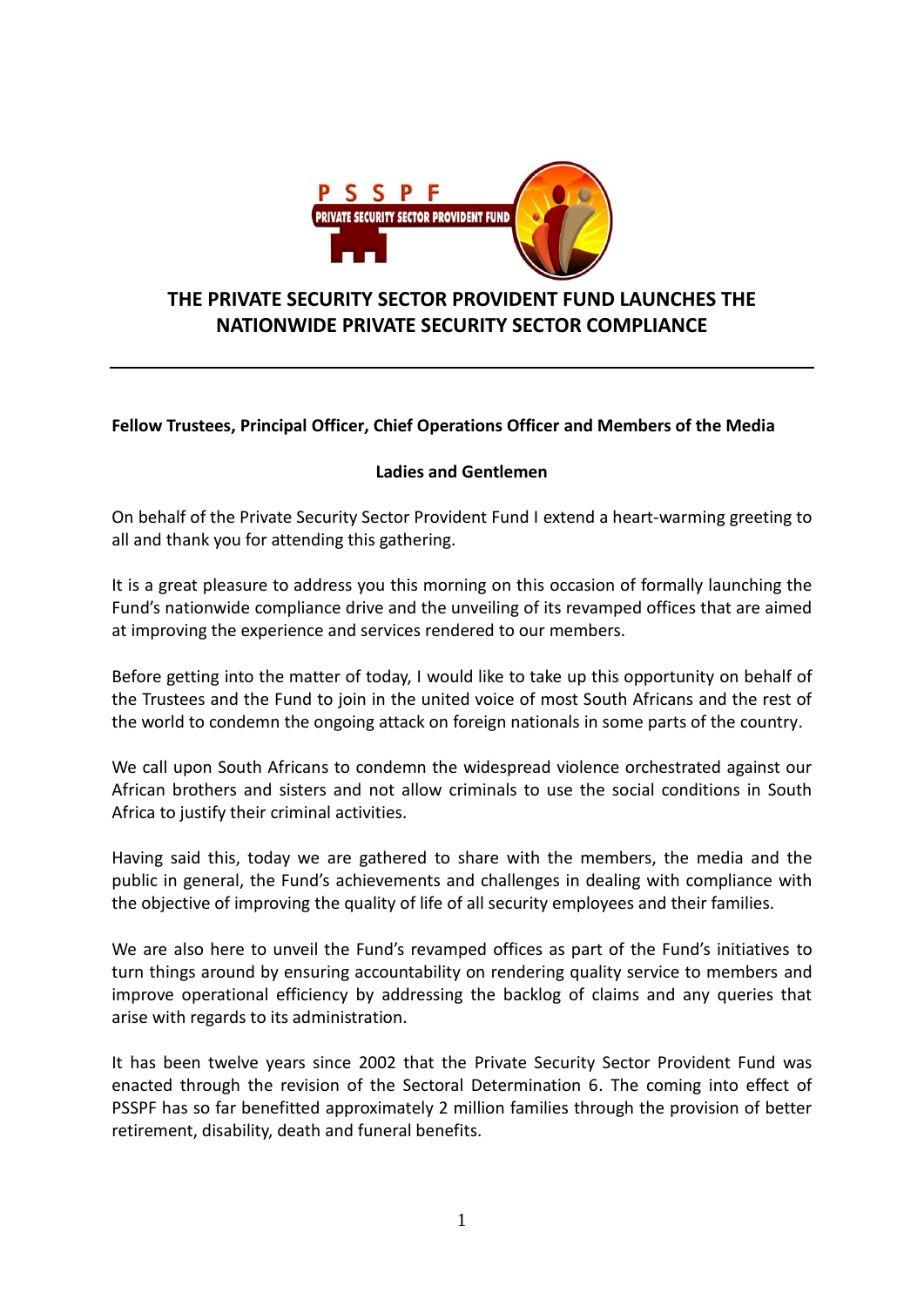Yet, compliance by some of the private security sector employers still remains a huge challenge as a large number of security companies are still not making mandatory contributions to the Fund. One of the major challenges that the PSSPF is facing is that it operates in a dynamic industry that does not have a set number of operating employers. The Fund may currently be in the process of weeding out the non-compliant employers whilst new companies are being registered with the Private Security Industry Regulatory Authority (PSIRA) on a monthly basis.

The fund currently receives contributions from some 800 employers equating to R1 billion annually. This is in spite of another 250 000 security employee's contributions not being received by the fund through fraud perpetrated by some employers. The loss to members translates to approximately R1.5 billion on contributions held back.

The effect of non-compliance is evident with security employees and their families, who should be benefitting from various benefits offered by the Fund being unable to receive what is due to them as their claims are being repudiated as a result of not contributing and non-compliance.

Some of the employees whose money has not been paid to the Fund have forfeited their benefits. This has also affected thousands of outstanding withdrawal claims. This includes since the inception of the Fund over 3289 funeral claims that have been repudiated to date which amounts to the value of R 30.4 million. On the latter, 1855 of these claims are entitled to lump sum death benefits of approximately R 102 million.

The above figure excludes a large number of employees working in administration and support services that are supposed to also belong to the Fund. It also excludes a number of employees employed by the fly-by-night companies who are not registered with the Authority and the Fund. Of this number, only less than 300 000 security employees are members of the Fund, while the rest remain unaccounted for.

This situation cannot be allowed to continue any longer. We are now vigorously implementing a zero tolerance approach on non-compliance by proactively going after those employers who continue to not comply with the Fund and defraud their employees. The latter includes the following categories of non-compliance;

- 1. Employers not registered with the Fund, not making any deductions from employees and not making any payments to the Fund.
- 2. Employers not registered but collect monies from workers and not paying it over to the Fund.
- 3. Employers registered with the Fund, but only pay for a limited number of member contributions and provide conflicting schedules.
- 4. Employers registered with the Fund, paying member and employee contributions, however, missing payments every now and then.

The recent amendments to the Financial Services Act relating to Section 13A allowing for far more effective regulation and law enforcement, has enabled the PSSPF to hold company shareholders, directors, members in a CC, partners and trustees personally liable in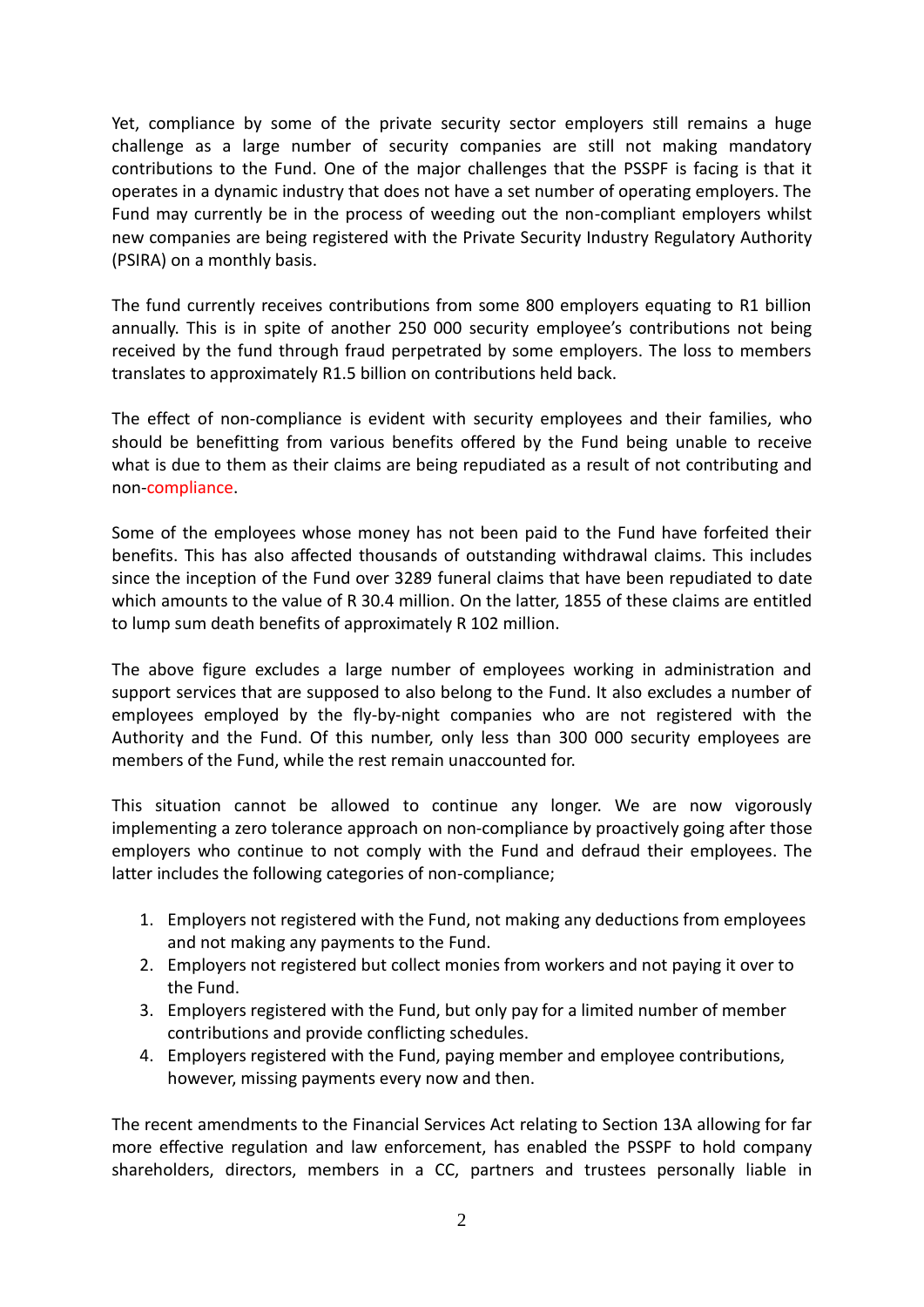honouring their legal obligation towards their employees. Failure to do so could lead to fines of up to R10-million or imprisonment or both.

Other defaulting security service providers pursued by the Fund, have entered into an admission of debt arrangements. Over 170 acknowledgements of debt and payment arrangements have been signed with more than R180-million secured by way of AODs and more than R110-million having physically entered the Fund's bank account.

Various matters are also in court and being pursued to recover members' monies. The recovery process involves negotiation for the recovery of funds and where this is unsuccessful it is followed by litigation. Failure by those employers to meet their obligations results in litigation, attachment of assets and possible liquidation.

Compliance certificates are only issued to fully compliant employers and those employers' who have entered into acknowledgements of debt and pay late contributions, receive the Compliance Letter that only confirms that the employer is a participating employer within the Fund.

Although the Fund does not have statutory power in terms of conducting inspections to employers, it has formed collaborative efforts with the Private Security Industry Regulatory Authority (PSIRA) and the Department of Labour to jointly tackle issues of non-compliance in the industry.

The Fund has also been participating in the provincial compliance structures established by PSIRA to ensure that issues of compliance receive proper attention by all stakeholders dealing with enforcement in the sector. The other stakeholders which the Fund is forging partnerships with are the Financial Services Board, South African Revenue Services, National Prosecuting Authority, South African Police Services and the Unemployed Insurance Fund.

The new requirements by the Private Security Industry Regulatory Authority (PSIRA) on the renewal of employers' registration certificates will also go a long way in our quest to drive compliance. In terms of these requirements, the employers will be required to renew their registration certificate every year wherein for them to qualify for the renewal, they must be compliant and in good standing with the Provident Fund, SARS, the UIF, etc.

Having mentioned these measures in addressing non-compliance, the Fund is grateful and appreciative to all those employers who are compliant and acknowledges that its existence is as a result of the compliant employers.

Now zooming on the Fund's operations, I am thrilled to announce its achievement under the present market conditions on attaining a 14.98% average annualised return on investment for members over the last four years. Considering how well the Fund has performed from an investment point of view, the challenge lies in maintaining the status quo and remaining in that position for the next three year cycle.

One of the projects we recently accomplished as the Fund which is one of the reasons we are gathering currently, was the total revamp of the Fund's offices to be member friendly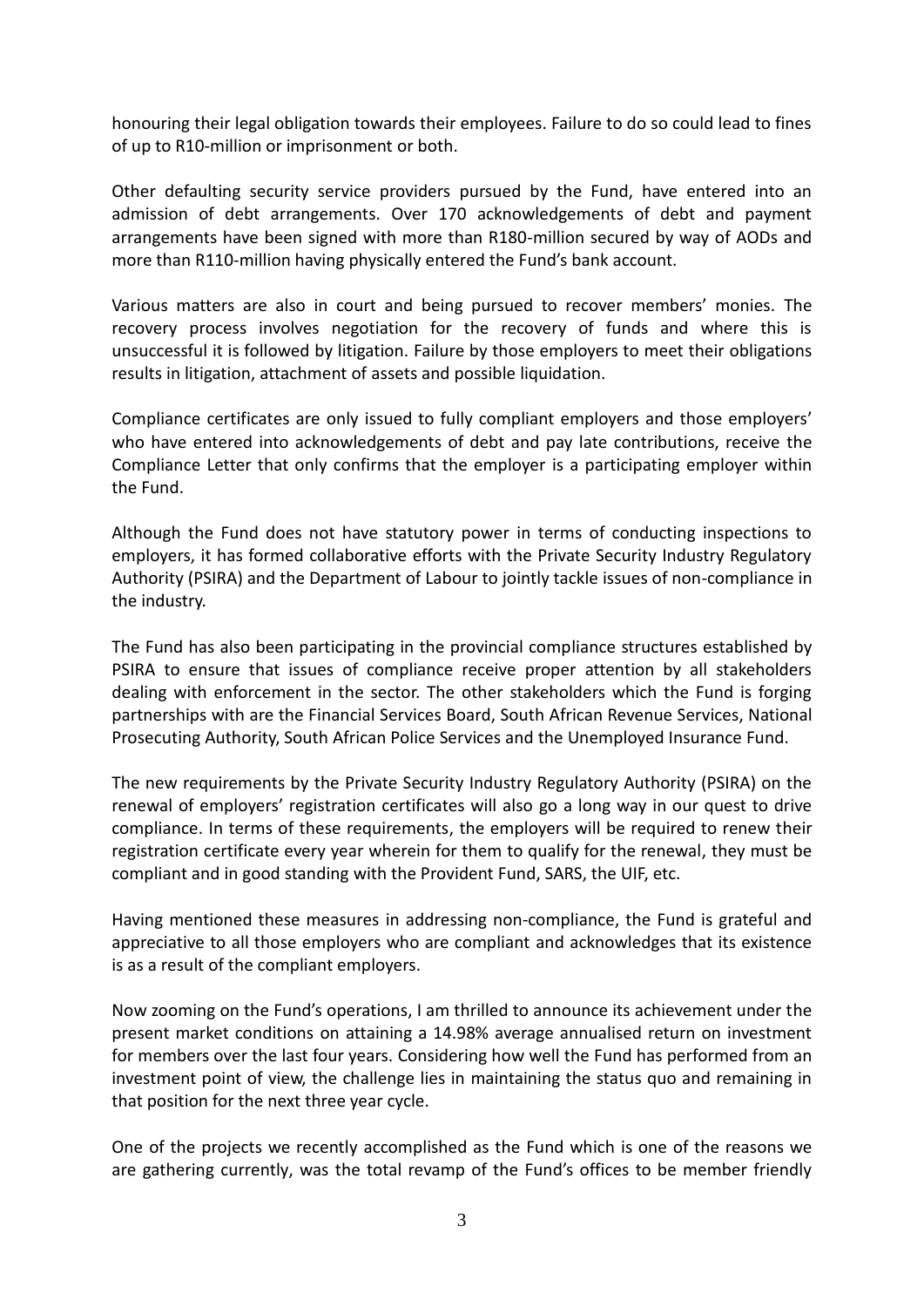and accommodative to members' needs and we managed to achieve just that by having uniformity on the structure of our offices. We will now be looking on other innovative ways to service our members better by having mobile offices visiting various areas throughout the country.

Of importance is that we are currently upskilling all our employees to be able to handle any member issue with empathy and adhere to the turnaround time in servicing our members.

The Fund has also established the terms of administration agreement with the fund benefit administrator which in this case is Absa Consultant and Actuaries (ACA) to proactively monitor the performance of the administrator and deal with any queries that arise with regards to administration.

Good governance is becoming more paramount for retirement funds in light of the recent legislation surrounding this matter. As a measure of ensuring proper governance, the Fund has developed a working risk dashboard to evaluate the level of risks faced by the Fund and prioritise issues of concern that the board has to deal with.

The Fund has made significant strides through its Claims Subcommittee to reduce the 80 000 backlog of claims by also utilising tracing agencies. Of the 80 000, more than 70% of these claims have been finalised. The remaining 30% of claims will be finalised by the end of August. Out of the 70% of finalised claims, 60 % have been settled and the 40% have been transferred to the unclaimed benefit fund.

The Fund since its inception has paid more than 267 779 claims. These include more than 258 651 withdrawal claims, more than 7 144 death claims and more than 1 984 retirement claims. The total value of claims paid to date is in excess of 1.8 billion.

It is important to also mention that when the Fund receives claims we inform members that their claims will be paid within 72 hours provided complete documentation is received and the employer is compliant. This is to also encourage members to check with their employers if they are compliant.

Other issues that the fund is currently addressing include the transfer of unclaimed benefits funds and the Pension Fund Adjudicator's issues that are frequently as result of noncompliance by some employers.

It is impressive to also note the interest shown by members in utilising the Fund's social media platform to interact with the Fund and enquire on the status of their contributions. To date, over 20 000 member enquiries and queries have been received and over 50% of those resolved since the launch of the social media project during the 2013 national member roadshows.

The Fund continues to engage its members and other stakeholders through various mediums such as benefit statements, SMS, roadshows, newsletters, mainstream media, social media platforms and others to not only educate them on Fund rules and benefits, but